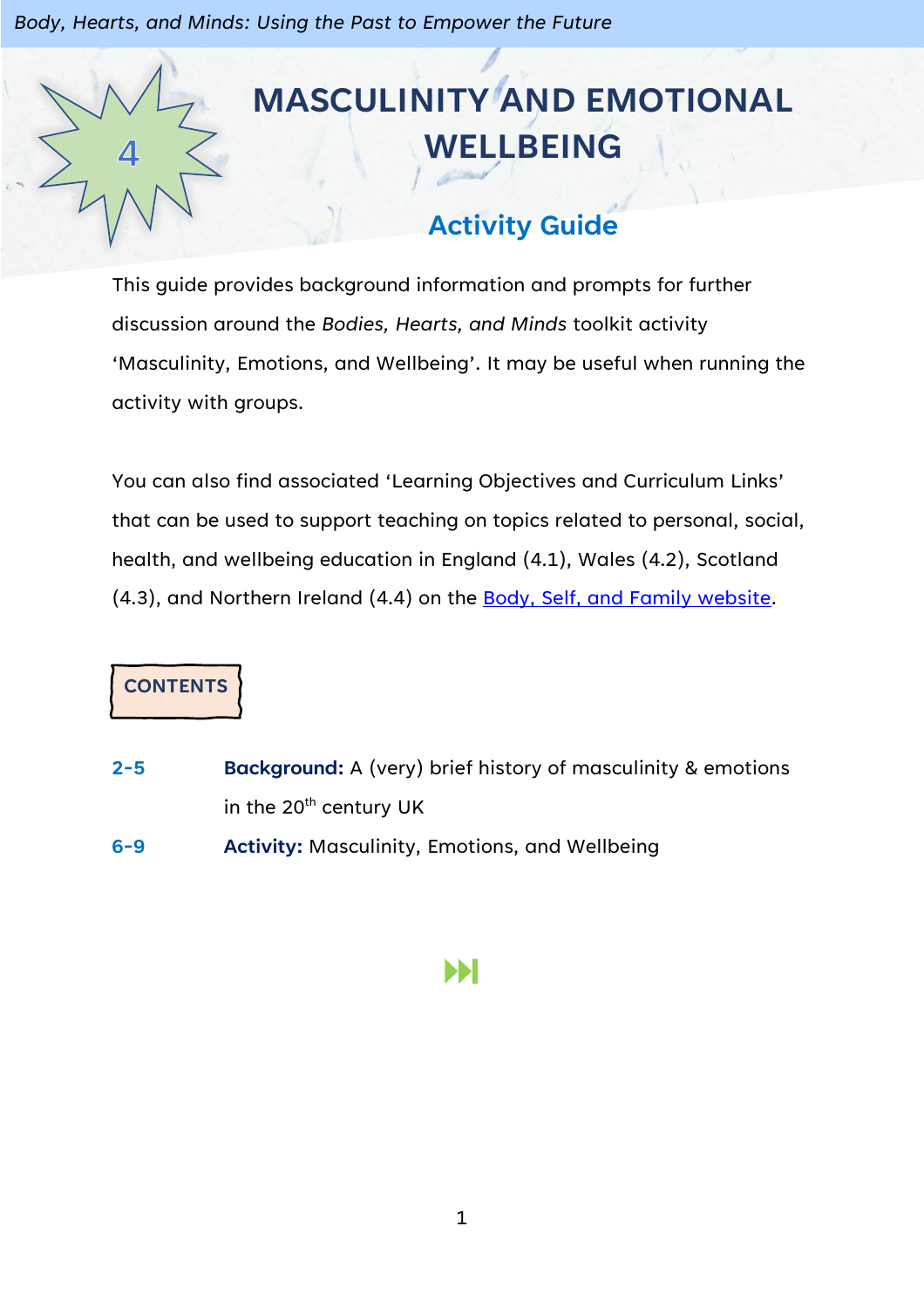#### **A (VERY) BRIEF HISTORY OF MASCULINITY & EMOTIONS IN THE 20TH CENTURY UK**

Between the Victorian era and the 1960s, popular *ideals* of gender roles remained remarkably stable. Men were the main breadwinners. They had responsibility for the financial and material wellbeing of families – at the most basic level, ensuring that the family had somewhere to live, and enough to eat. Women were responsible for the physical and emotional wellbeing of families – making sure husbands and children were healthy and happy. In this model, men were the heads of families, and women and children were their dependants.

These ideal gender roles never matched the reality for most people. At some points they clashed sharply with reality. In both world wars, for instance, millions of women entered the workforce to fill the jobs vacated by men who had joined the armed forces. In the depression of the interwar years, millions of men were unemployed, and therefore unable to fulfil the breadwinner role. But although the reality frequently did not conform to expectations, the *ideal* of rigid gender roles remained strong. These ideals influenced people's lives in many ways. It was often thought that there was no point in educating girls beyond a certain level because they would just grow up, get married, have babies, and leave the workforce. The assumption of heterosexuality as the norm contributed to stigmatising LGBTQ+ people – or anyone else who stepped outside these rigid gender sexual and gender roles.

Gender ideals therefore powerfully influenced how boys and girls, and men and women, were supposed to think, act, and feel. Boys, in training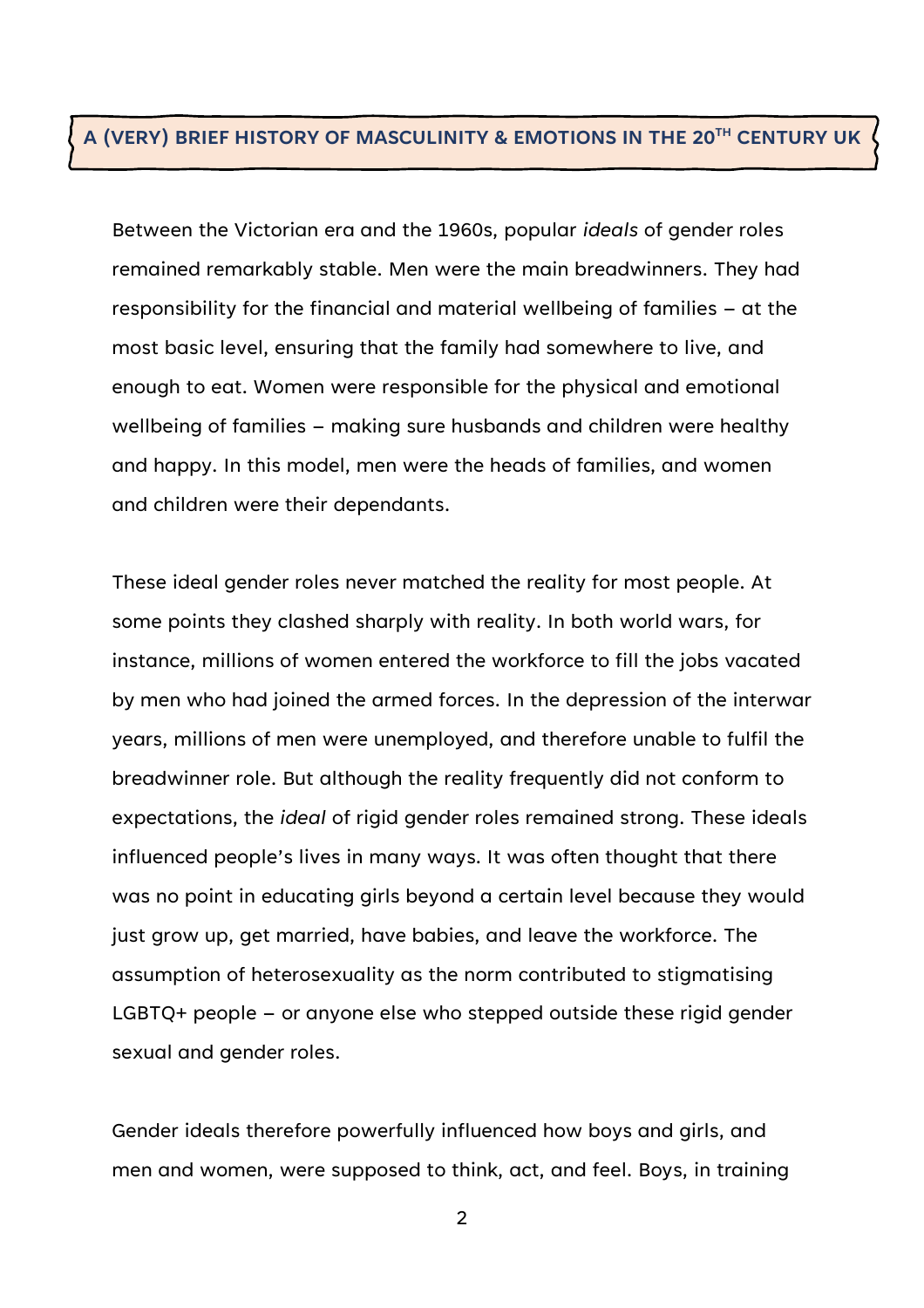as responsible breadwinners, were encouraged to suppress their emotions. It was believed to be 'unmanly' to talk about feelings or to cry. Girls, on the other hand, were believed to be more 'naturally' emotional and unable to repress their feelings. These gendered ideas about emotion were a double-edged sword. Boys and men did not have the freedom to express their emotions – but they were also believed to be capable, rational, and objective. Girls and women could talk more freely about feelings – but only because they were perceived as weak, irrational, and unable to control themselves.

In the 1960s, these ideals started to be challenged by counter-cultural trends, especially among young people. The emphasis on liberation encouraged boys and men to be more in touch with their feelings and to express themselves more freely. This experimentation with new ways of being continued into the 1970s and 1980s. From David Bowie through to glam rock and the New Romantics, male pop stars played with gender identity in their self-presentation. Away from pop culture, in schools and workplaces, older gender ideals clung on. But these trends helped to pave the way for more widespread change in ideas about gender, emotion, and expression.

In the early 1980s, newspaper articles on the 'New Man' started to appear. The 'New Man' was supposed to be caring and sensitive, respectful to women, and keen to help with housework and childcare. The media invention of the 'New Man' reflected uncertainty about gender roles. From 1974, the oral contraceptive pill was made available free of charge to unmarried women. This contributed to changing patterns of sexual behaviour, reflected in declining birth rates and rising divorce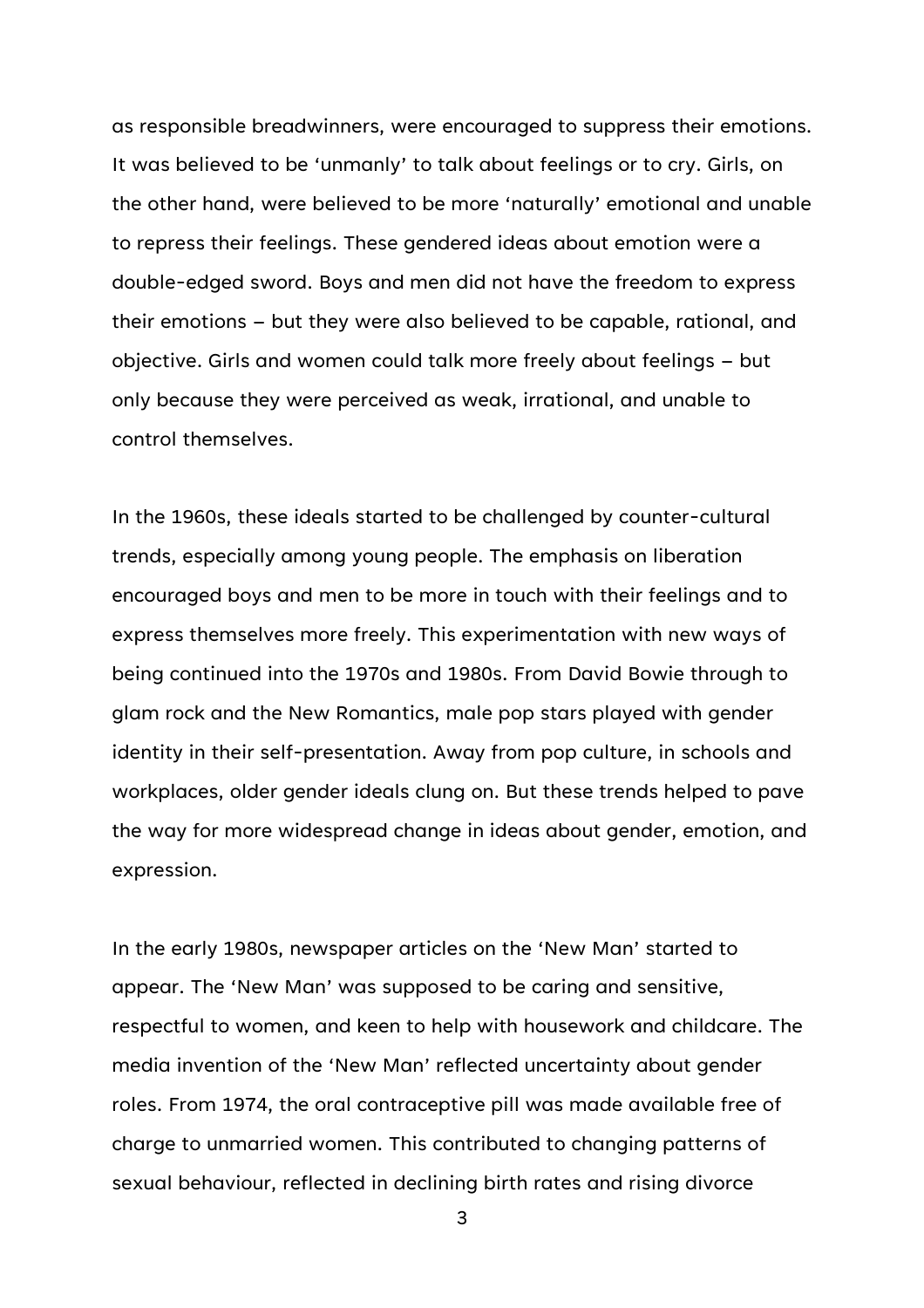rates. The mirror image of the 'New Man' in the press was the 'Career Woman'. The [employment rate for women aged 25-54](https://ifs.org.uk/uploads/BN234.pdf) rose from 57% in 1975 to 68% in 1990, with the increase concentrated in full-time employment. [Male unemployment](https://www.ons.gov.uk/employmentandlabourmarket/peoplenotinwork/unemployment/timeseries/mgsy/lms) nearly quadrupled between 1971 and the peak in 1983, remaining high for the rest of the decade.

The high rate of male unemployment was not caused by the rise in women's employment. Oil crises in 1973 and 1979 limited the availability of oil, meaning that it skyrocketed in price. Large companies had to lay off their workers to contend with the increased costs, leading to increased unemployment. Inflation also rose significantly. Many businesses did not increase their wages to match inflation, leading to industrial unrest. The decline in the coal industry in the 1980s, caused by the closure of dozens of mines by Margaret Thatcher's government, also left tens of thousands without work. Nevertheless, newspapers and magazines often announced that women now 'had it all' – another media invention rather than reality, but powerful nonetheless.

The 'New Man' was a response to changing gender roles, but it never became an ideal. In the 1980s, media representations of the 'New Man' were likely to mock rather than praise his sensitivity. In the same way, 'Career Women' were often criticised for their selfishness and ambition. Old gender ideals remained strong. In the 1990s, there was a backlash against the 'New Man' and the 'Career Woman'. The 'lad culture' of the early 1990s celebrated men who were lazy, selfish, and one-dimensional, while 'ladette culture' celebrated women who lived up to stereotypical male fantasies. Nowadays, there is concern about high levels of mental [health problems among men](https://www.mentalhealth.org.uk/a-to-z/m/men-and-mental-health). It is widely believed that men's inability to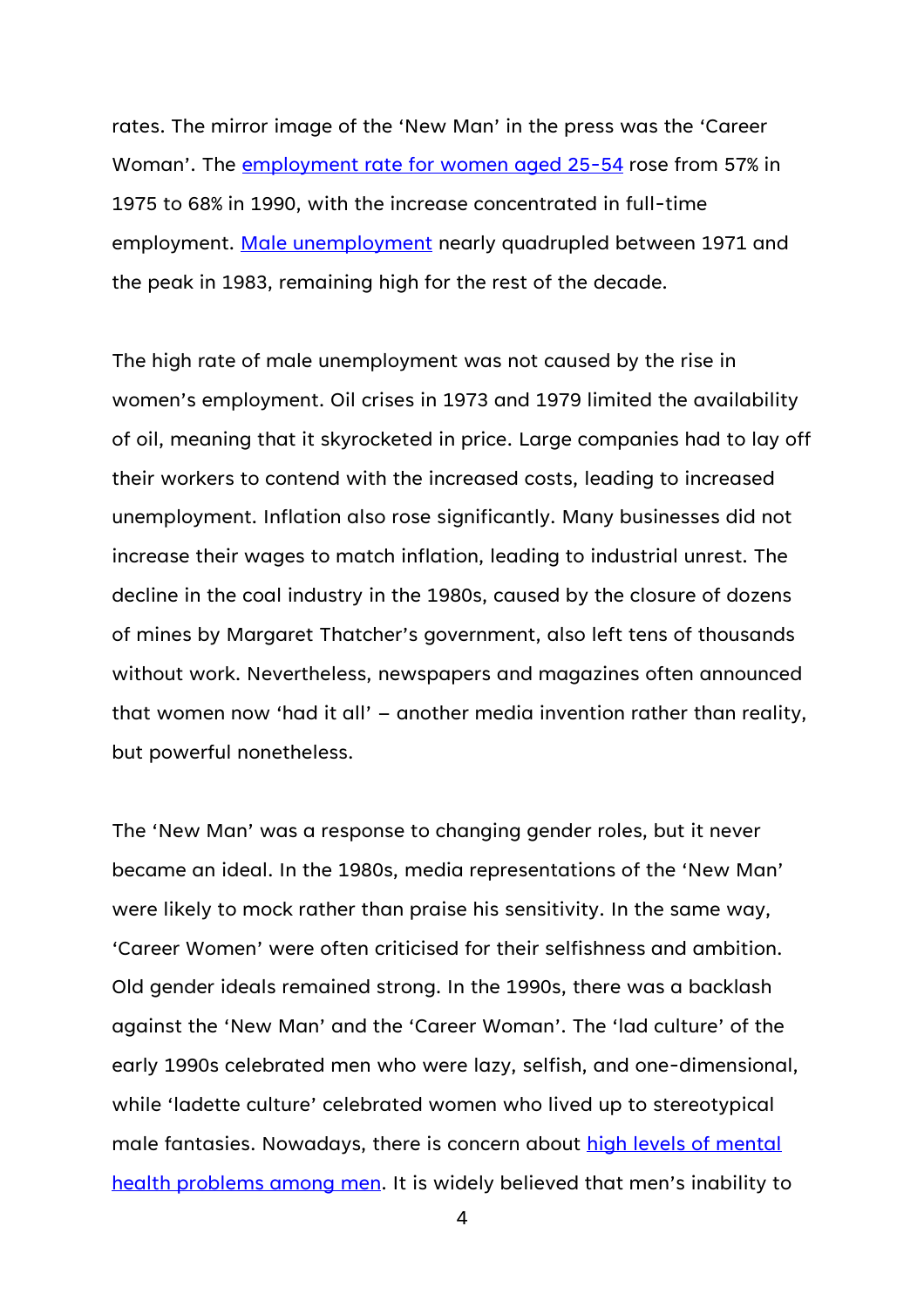speak openly about emotions contributes to these mental health problems.

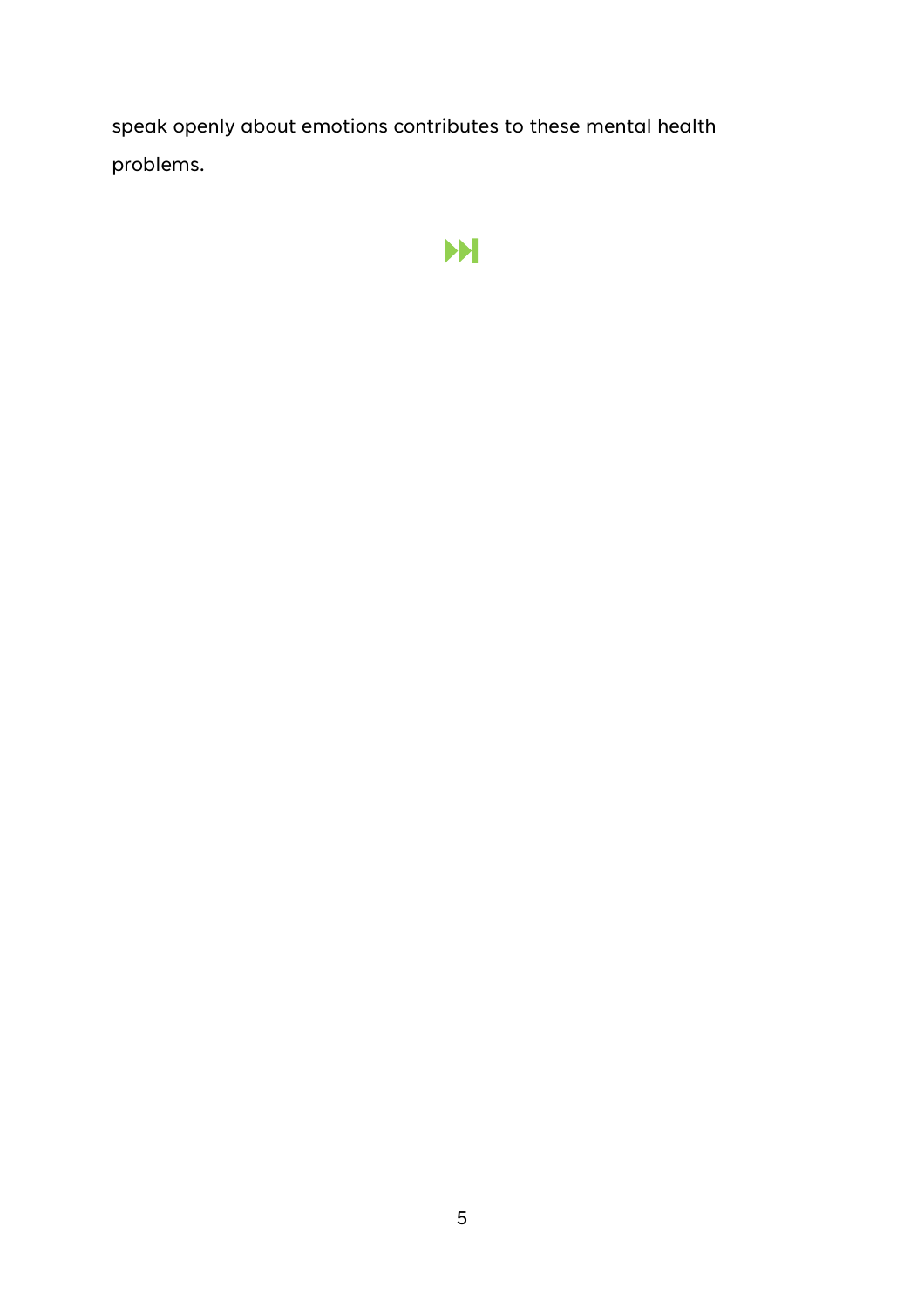### **ACTIVITY: MASCULINITY, EMOTIONS, AND WELLBEING**

## **Task**

The activity asks participants to read a comic strip showing the thoughts of boys and girls about feelings and relationships. It is followed by discussion questions and an invitation to draw their own comic strip on talking about problems.

The activity encourages participants to think about:

- $\overline{\textbf{H}}$  How, why, and to who they express their feelings;
- $\div$  Stereotypes around gender and the expression of emotion;
- $\overline{\textbf{H}}$  How ideas about "masculinity", "men's roles", and emotions have changed since the 1980s.

**Group leaders:** The activity is simple but the topic of emotions might make some participants feel uncomfortable. They may experience more discomfort if they have difficult relationships with any friends or family members.

If participants seem unusually quiet, allow them to listen to the general discussion. The activity is still valuable if it prompts them to reflect. You might also depersonalise the topic by asking participants to discuss situations where they have seen people discussing feelings and problems on television or in films.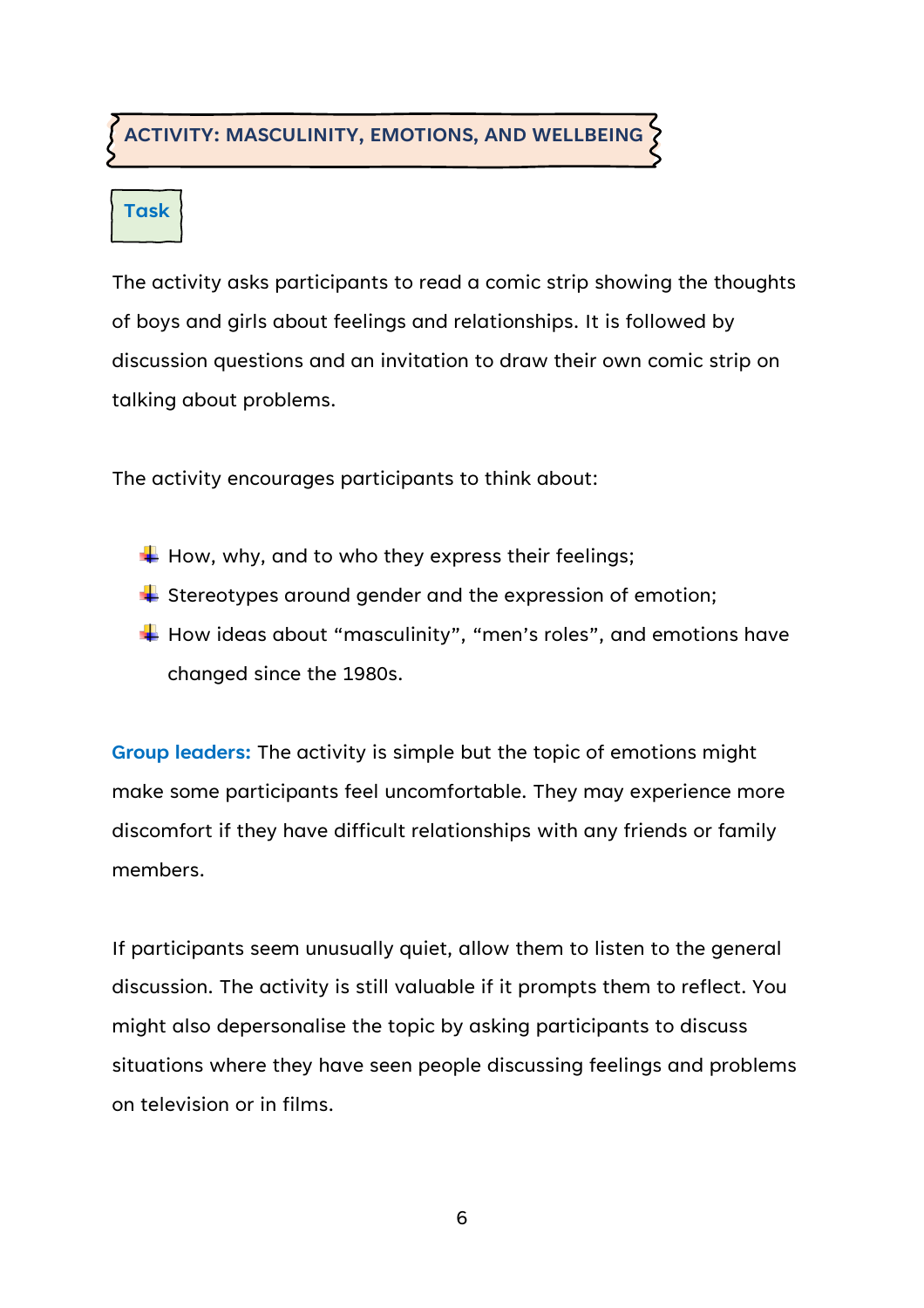The comic strip is part of the material produced for the New Grapevine project. This project was run by the Family Planning Association, a registered charity that provides information on sexual health and wellbeing. The materials for this project were aimed at young people. The comic strip used in this activity encourages young people to think about how they express emotions with the intention of improving their relationships and decision-making around sex.

Participants might ask what is meant by the following terms:

- **Stereotypes**: Stereotypes are fixed ideas of a particular type of thing. They are often oversimplified. They can hide the complicated nature of reality.
- **Masculinity**: Masculinity means the qualities associated with men and boys. Popular ideas about masculinity often rely on stereotypes.
- **Men's roles**: Some people believe that men and women should have different roles in society. These beliefs are related to binary views of male and female "nature". People who hold these beliefs usually think men should earn money by working outside the home, while women should stay at home and look after children.

If participants do ask about these terms, you might ask follow-up questions, such as:

 $\div$  Can you think of any popular stereotypes about "masculinity" and "femininity"?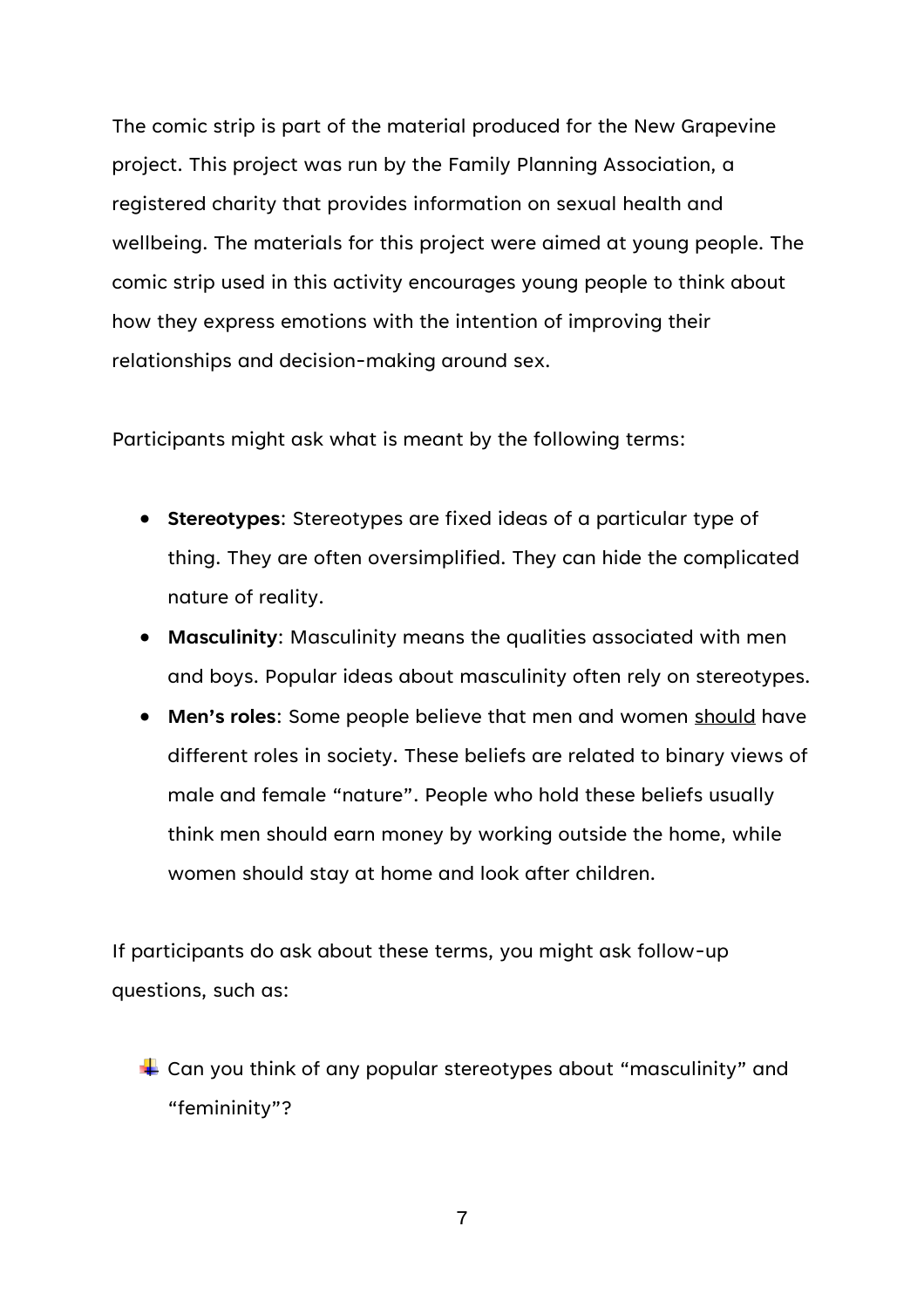- $\overline{\textbf{H}}$  How do these stereotypes relate to ideas about "men's roles" and "women's roles"?
- $\downarrow$  Do these stereotypes make assumptions about what men and women are "really" like?
- $\downarrow$  Are there any problems with these stereotypes? Are they harmful in any way?

Participants may experience some practical difficulties with the task. The comic strip text is faint, and participants may have difficulty reading it. Clockwise from top, the text for each box reads:

- No-one ever wanted to talk about problems. It just wasn't done. So any problems you had, you just bottled up. *Image: two teenagers sitting, one with their back to the other, shown full-body length.*
- I've seen the wallpaper, I've seen it all. *Image: two teenagers facing each other, with a third person in the background.*
- $\downarrow$  I don't think you're capable of having a conversation with a girl. *Image: two teenagers sitting, shown half-body length.*
- $\overline{\textbf{B}}$  Being gay, I just knew I was different. I just didn't fit into those roles. *Image: close-up of face.*

Participants might also ask questions about the comic strip form, especially in terms of drawing their own. This guidance might help:

- $\overline{\phantom{a}}$  Comic strips have a series of boxes. Each box tells a small part of the story.
- $\div$  Comic strips often work best when there are only a few boxes, and the story is simple.